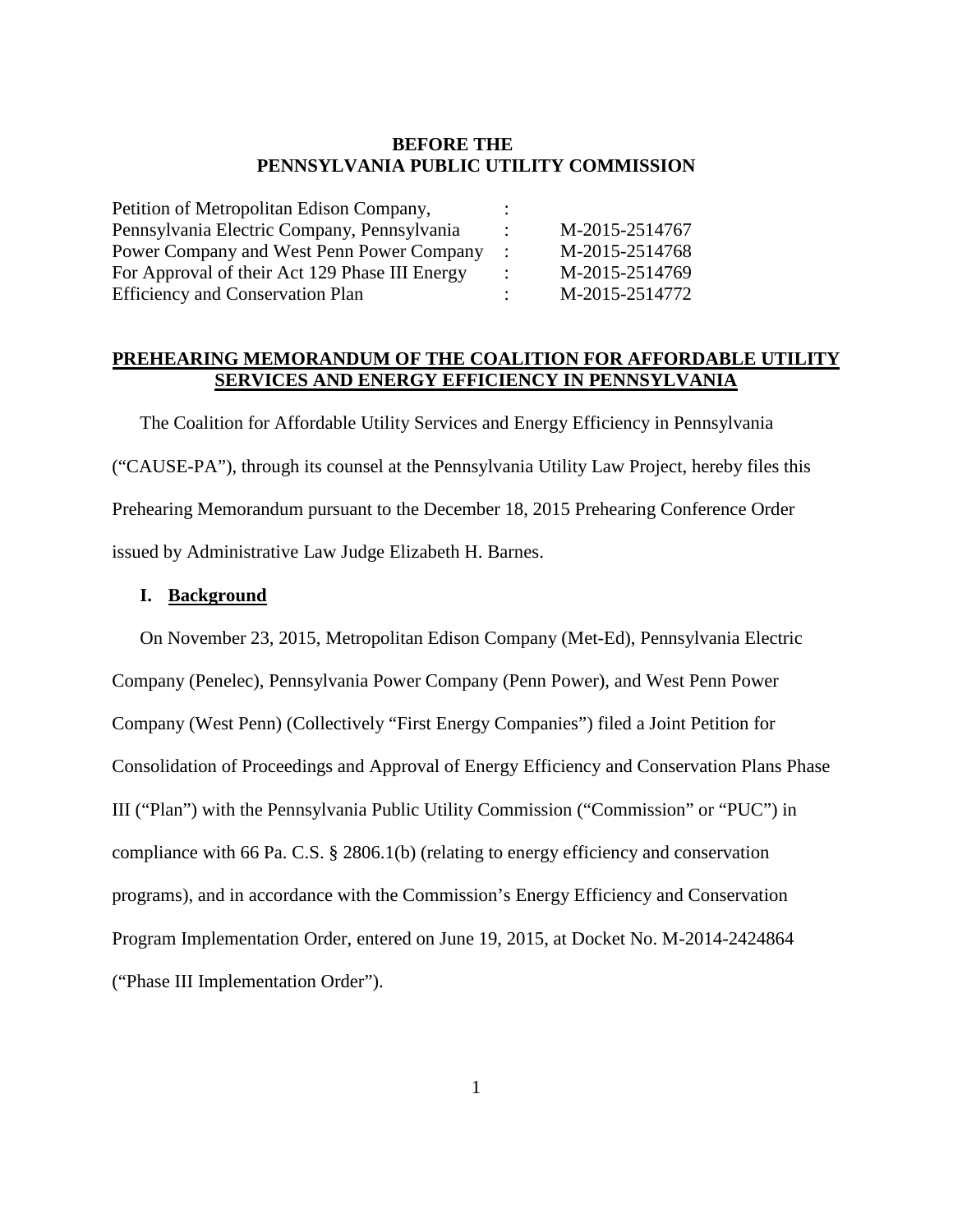The Commission published a Notice of the Plan in the Pennsylvania Bulletin on December 12, 2015, 45 Pa.B. 7078, in which the Commission directed that "responsive pleadings, along with comments and recommendations are to be filed with the Commission within 20 days" of the published notice.

On December 17, CAUSE-PA filed a Petition to Intervene at each of the captioned docket numbers. Concurrently herewith, CAUSE-PA filed a letter with the Commission in lieu of formal comments. This letter generally outlines CAUSE-PA's concerns with the Plans; however, since CAUSE-PA also intends to fully participate in the litigated portion of this proceeding through the filing of testimony it is through that process that CAUSE-PA will provide more detailed recommendations.

#### **II. Issues to be Presented**

From CAUSE-PA's perspective, the issue at stake in this proceeding for low-income households is whether the First Energy Companies' proposed Phase III Plan appropriately assists its economically vulnerable, low-income customers in a way that provides meaningful energy reduction and bill impacts for these households and allows the Companies to meet their energy savings targets. In addressing this overarching issue, CAUSE-PA intends to address the following:

> a. Whether low income households within each of the First Energy Companies' service territory will obtain a share of the total energy savings that is in accord with Act 129 and the Commission's Implementation Order. Specifically, whether 5.5% of the overall savings will come from measures directed at assisting low-income

> > 2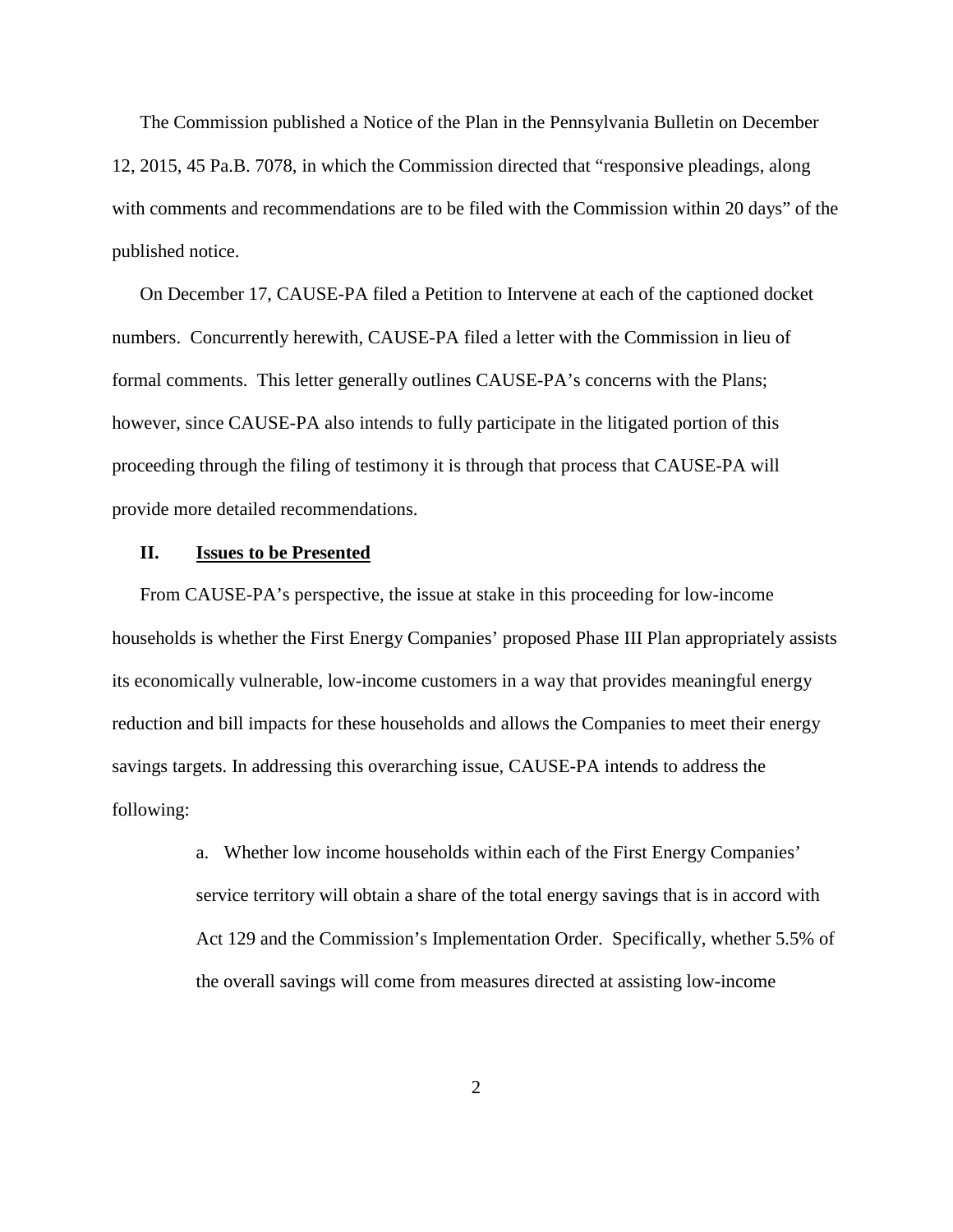households, and whether there is a proportionate number of measures directed at lowincome households.

b. Whether the First Energy Companies' proposed programs and identified measures within those programs satisfy the requirements of Act 129 and Commission Orders. c. Whether projected savings come from specific low-income programs or lowincome verified participants in multifamily housing programs, and whether the Companies' multi-family housing programs are sufficiently designed to reach and impact low income households regardless of whether they reside in multifamily buildings that are individually-metered/tenant paid or master-metered/owner-paid. d. Whether the First Energy Companies' Plan properly focuses on direct-install

measures for low-income customers as required by the Commission's Implementation Order.

e. Whether the First Energy Companies Plan provides for measures that have provide long-lasting savings that will positively impact the high energy burden borne by low-income customers.

f. Whether the delivery of measures to low income households is appropriately coordinated with other low income bill assistance and energy efficiency and conservation programming operating within the First Energy Companies' service territory.

g. Whether the delivery of plan measures is appropriately coordinated between Conservation Service Providers (CSPs) serving low-income populations.

3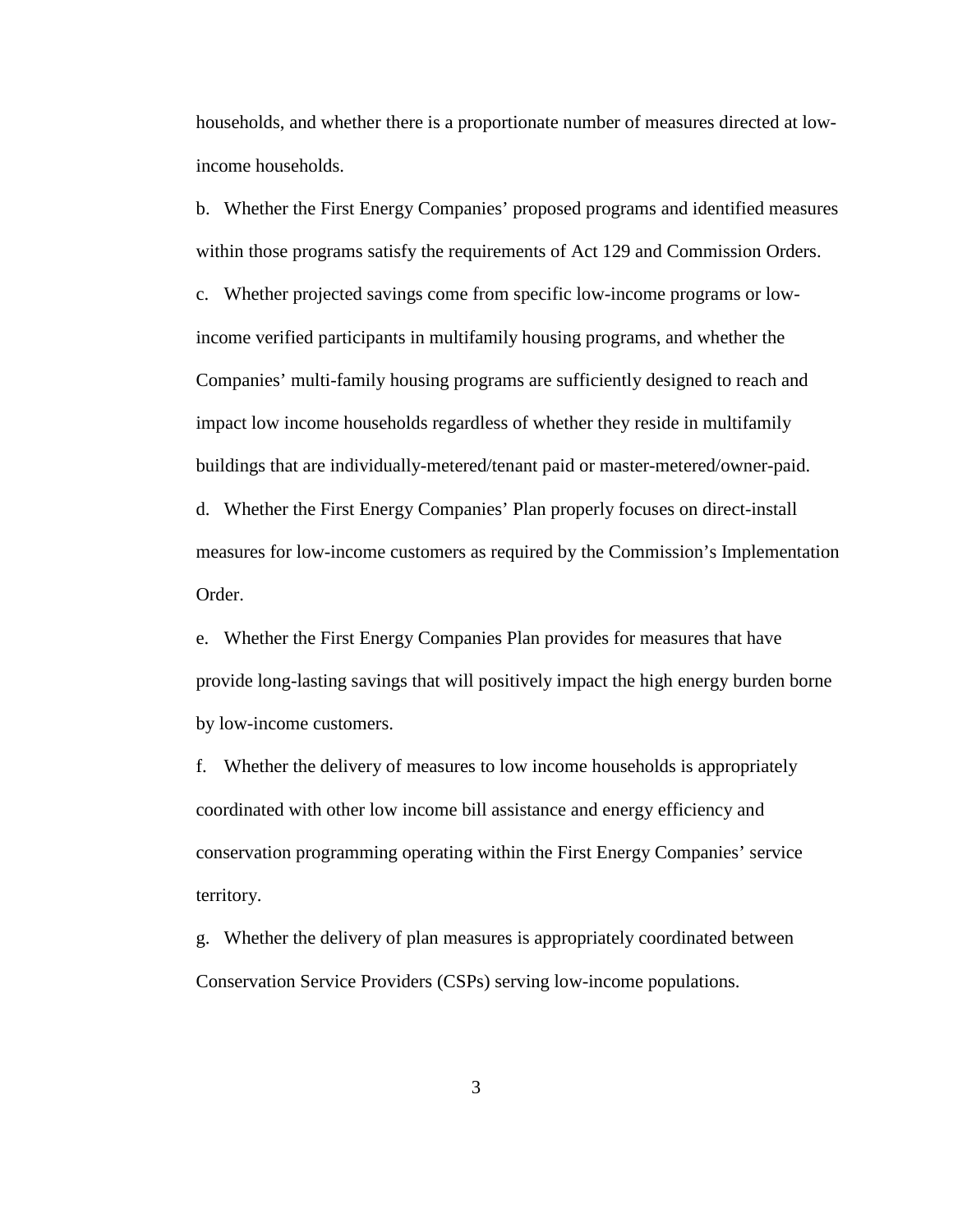In addition to these specific issues, CAUSE-PA reserves the right to raise additional issues that may arise as more data and information becomes available throughout the course of this proceeding.

### **III. Consolidation of Proceedings**

In its Petition accompanying its Plan filing, the First Energy Companies seek consolidation of each of the docketed cases. CAUSE-PA supports consolidation of the cases.

### **IV. Witnesses and Testimony**

CAUSE-PA intends to present the following witness to testify in this matter, but reserves the right to call additional or substitute witnesses as may be warranted upon proper notice to Your Honor and the parties:

> Mitchell Miller Mitch Miller Consulting LLC 60 Geisel Road Harrisburg, PA 17112 717-903-2196 [Mitchmiller77@hotmail.com](mailto:Mitchmiller77@hotmail.com)

Mr. Miller will address the issues identified above, as well as other issues that may arise in the course of this proceeding.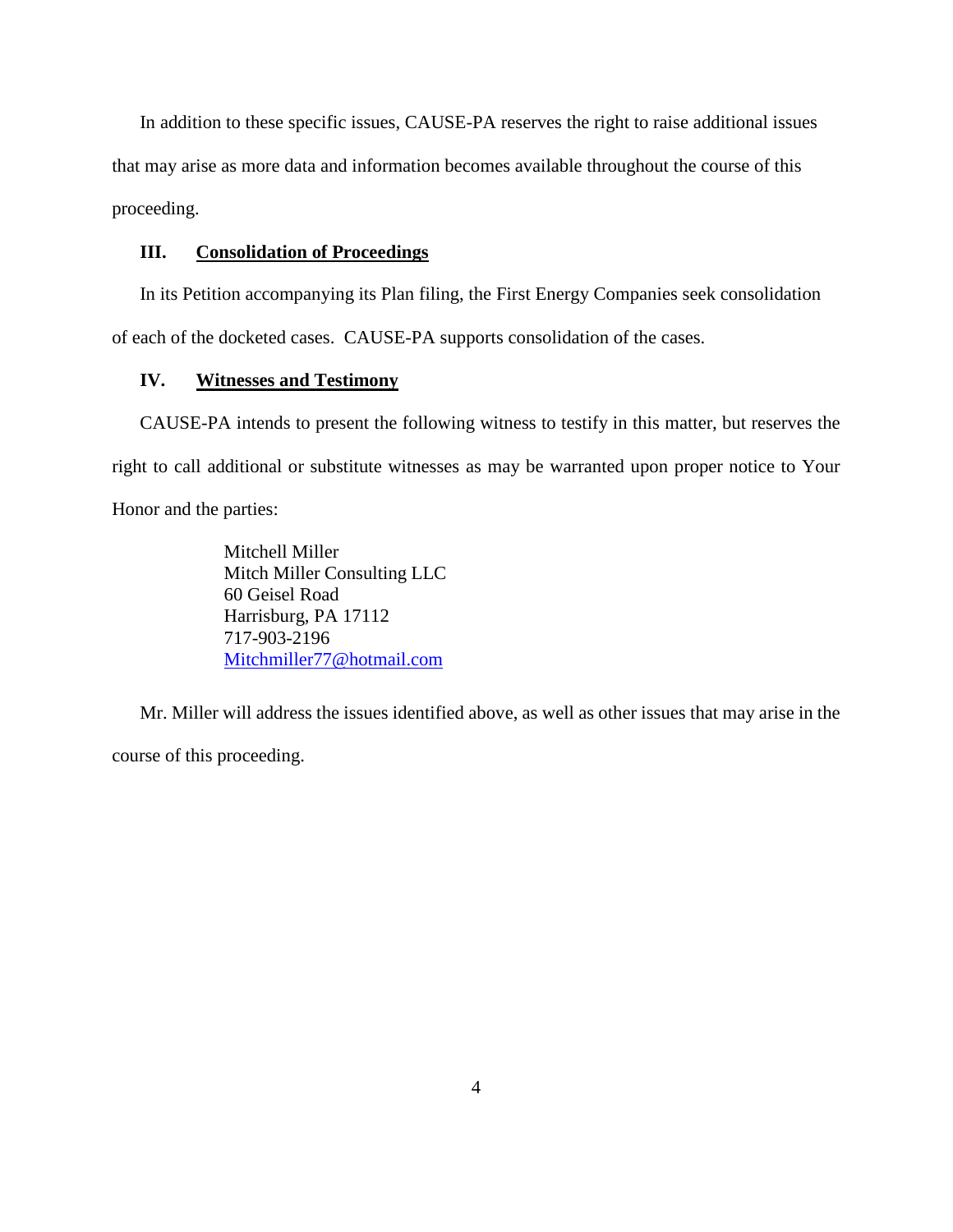# **V. Proposed Schedule**

In consultation with the First Energy Companies, the Office of Consumer Advocate, and the

| Plans Published              | December 12, 2015          |
|------------------------------|----------------------------|
| <b>Prehearing Conference</b> | <b>January 5, 2016</b>     |
| <b>Informal Settlement</b>   | <b>January 5, 2016</b>     |
| Conference by Parties        |                            |
| <b>Other Parties' Direct</b> | January 12, 2016 (by noon) |
| <b>Settlement Conference</b> | January 15, 2016           |
| <b>Rebuttal Testimony</b>    | January 22, 2016           |
| <b>Evidentiary Hearing</b>   | January 27, 2016           |
| <b>Briefs of the Parties</b> | February 10, 2016          |
| Revised Plan (if             | February 11, 2016          |
| necessary)                   |                            |
| Certification of Record      | <b>February 12, 2016</b>   |

Office of Small Business Advocate, CAUSE-PA proposes the following schedule:

## **VI. Public Input Hearings**

CAUSE-PA does not oppose the scheduling of public input hearing but is not presently

requesting that one be scheduled.

## **VII. Settlement**

CAUSE-PA is willing and ready to engage in settlement discussions in an attempt to resolve

or narrow the issues in this proceeding.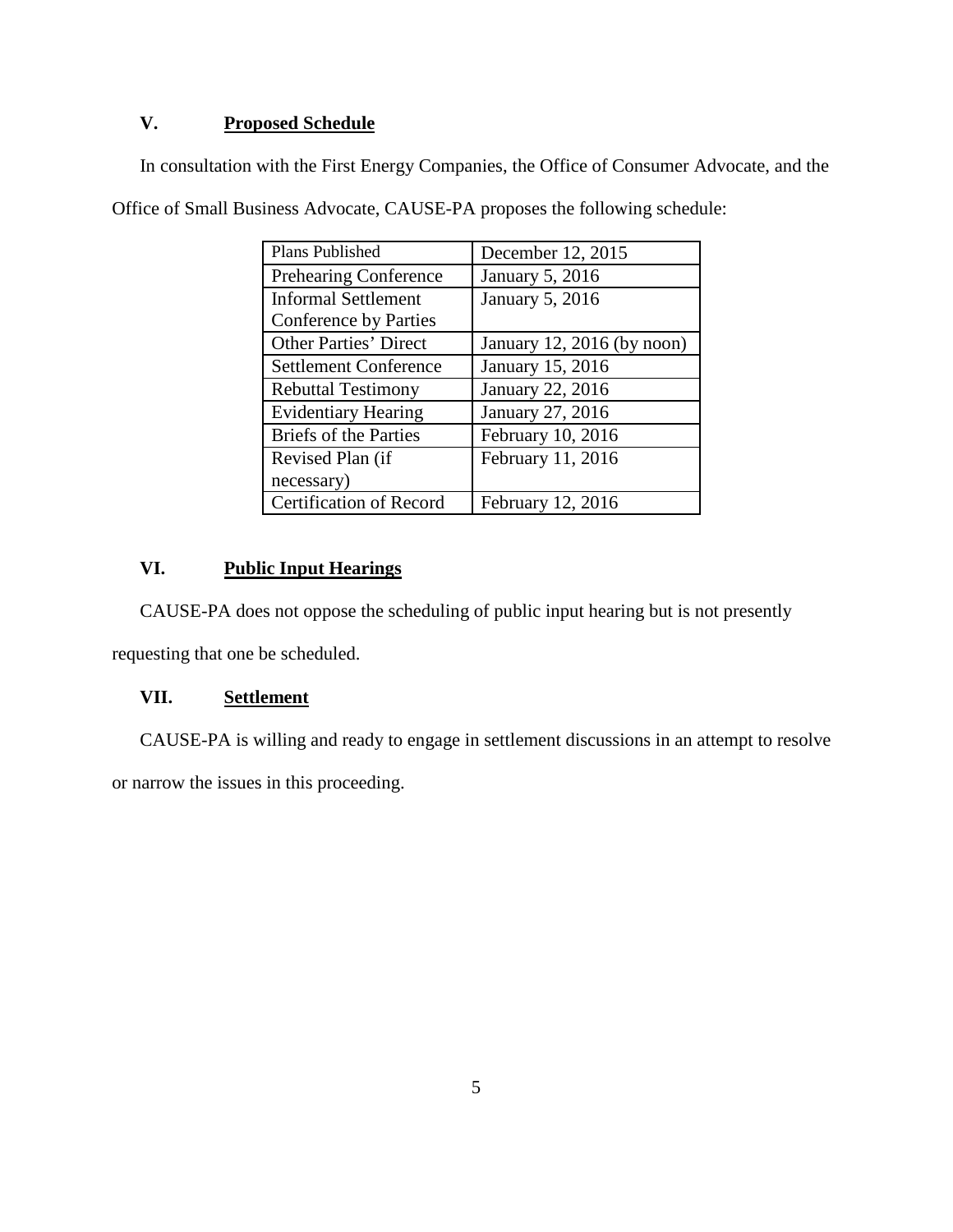### **VIII. Service on CAUSE-PA**

CAUSE-PA is represented by the attorneys at the Pennsylvania Utility Law Project.

Electronic service and one hard copy of all documents should be served on CAUSE-PA as

follows:

Patrick M. Cicero, Esq. Joline Price, Esq. Elizabeth R. Marx, Esq. **PENNSYLVANIA UTILITY LAW PROJECT** 118 Locust Street Harrisburg, PA 17102 Telephone: 717-236-9486 Facsimile: 717-233-4088 E-mail:pulp@palegalaid.net

> Respectfully submitted, **PENNSYLVANIA UTILITY LAW PROJECT** *Counsel for CAUSE-PA*

ucs h

Patrick M. Cicero, Esq., PA ID 89039 118 Locust Street Harrisburg, PA 17101 Tel.: 717-236-9486, Ext. 202 Fax: 717-233-4088 December 30, 2015 [pulp@palegalaid.net](mailto:pulp@palegalaid.net)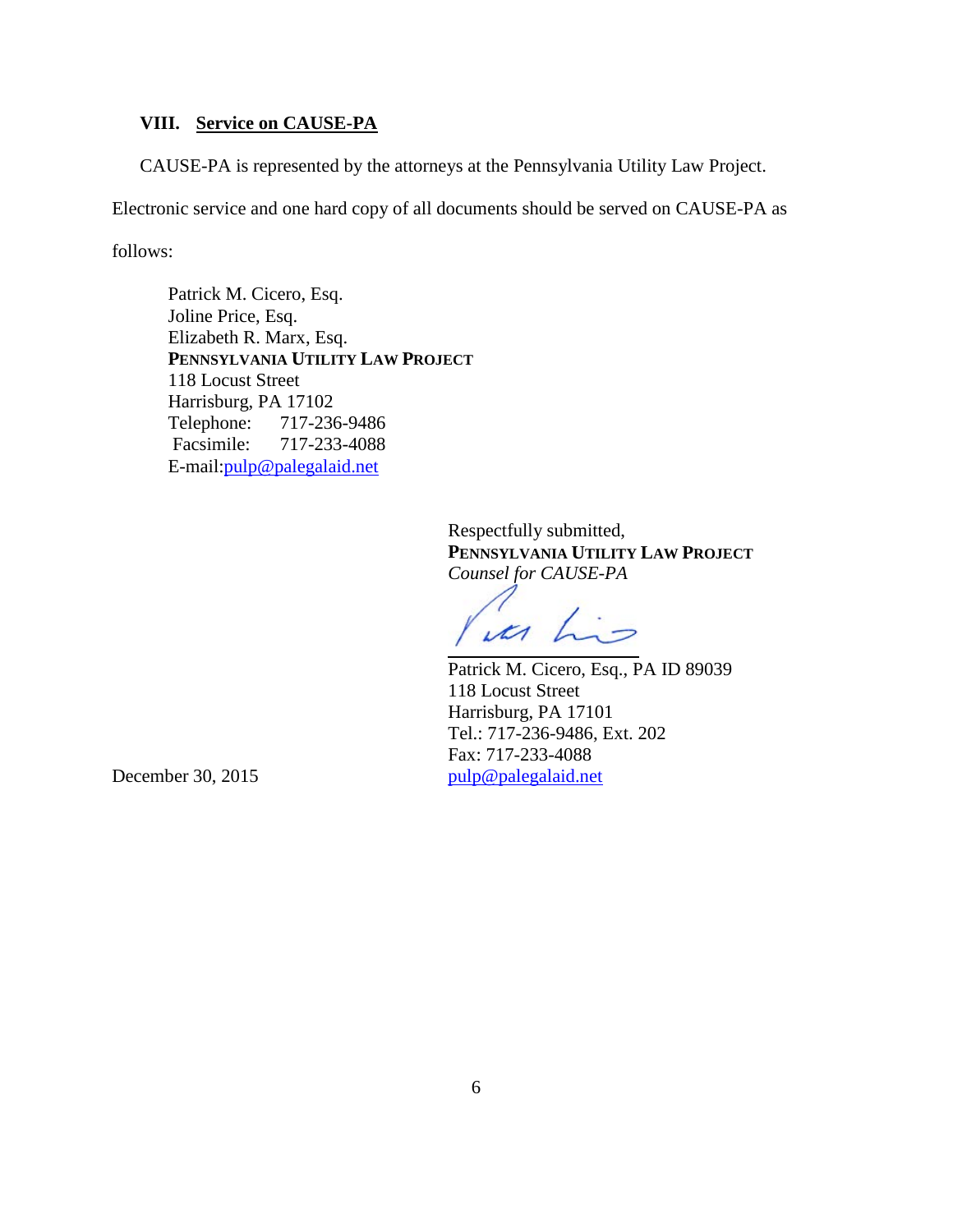### **BEFORE THE PENNSYLVANIA PUBLIC UTILITY COMMISSION**

| Petition of Metropolitan Edison Company,       |                |
|------------------------------------------------|----------------|
| Pennsylvania Electric Company, Pennsylvania    | M-2015-2514767 |
| Power Company and West Penn Power Company      | M-2015-2514768 |
| For Approval of their Act 129 Phase III Energy | M-2015-2514769 |
| <b>Efficiency and Conservation Plan</b>        | M-2015-2514772 |

### **CERTIFICATE OF SERVICE**

I hereby certify that I have this day served copies of the Prehearing Memorandum of the Coalition for Affordable Utility Service and Energy Efficiency in Pennsylvania (CAUSE-PA) as set forth below in accordance with the requirements of 52 Pa. Code § 1.54 (relating to service by a party).

#### **VIA EMAIL and FIRST CLASS MAIL**

#### **Honorable Elizabeth H. Barnes**

Administrative Law Judge PA Public Utility Commission P.O. Box 3265 Harrisburg, PA 17105-3265 [ebarnes@pa.gov](mailto:ebarnes@pa.gov)

#### **Kathy J. Kolich, Esq**.

Kolich & Associates LLC 1521 Hightower Drive Uniontown, OH 44685 [kjklaw@yahoo.com](mailto:kjklaw@yahoo.com)

#### **John L. Munsch, Esq.**

First Energy Corporation 800 Cabin Hill Drive Greensburg, PA 15601 [jmunsch@firstenergycorp.com](mailto:jmunsch@firstenergycorp.com)

## **Christy M. Appleby, Esq. Daryl Lawrence, Esq.** Office of Consumer Advocate 555 Walnut Street, 5th Floor, Forum Place Harrisburg, PA 17101-1923 [cappleby@paoca.org](mailto:cappleby@paoca.org) [dlawrence@paoca.org](mailto:dlawrence@paoca.org)

#### **Elizabeth R. Triscari, Esquire**

Office of Small Business Advocate 300 N. 2nd Street – Ste 202 Harrisburg, PA 17101 [etriscari@pa.gov](mailto:etriscari@pa.gov)

## **Thomas J. Sniscak, Esq. William E. Lehman, Esq.** Hawke McKeon &Sniscak LLP 100 North Tenth Street Harrisburg, PA 17101 [tjsniscak@hmslegal.com](mailto:tjsniscak@hmslegal.com) [welehman@hmslegal.com](mailto:welehman@hmslegal.com)